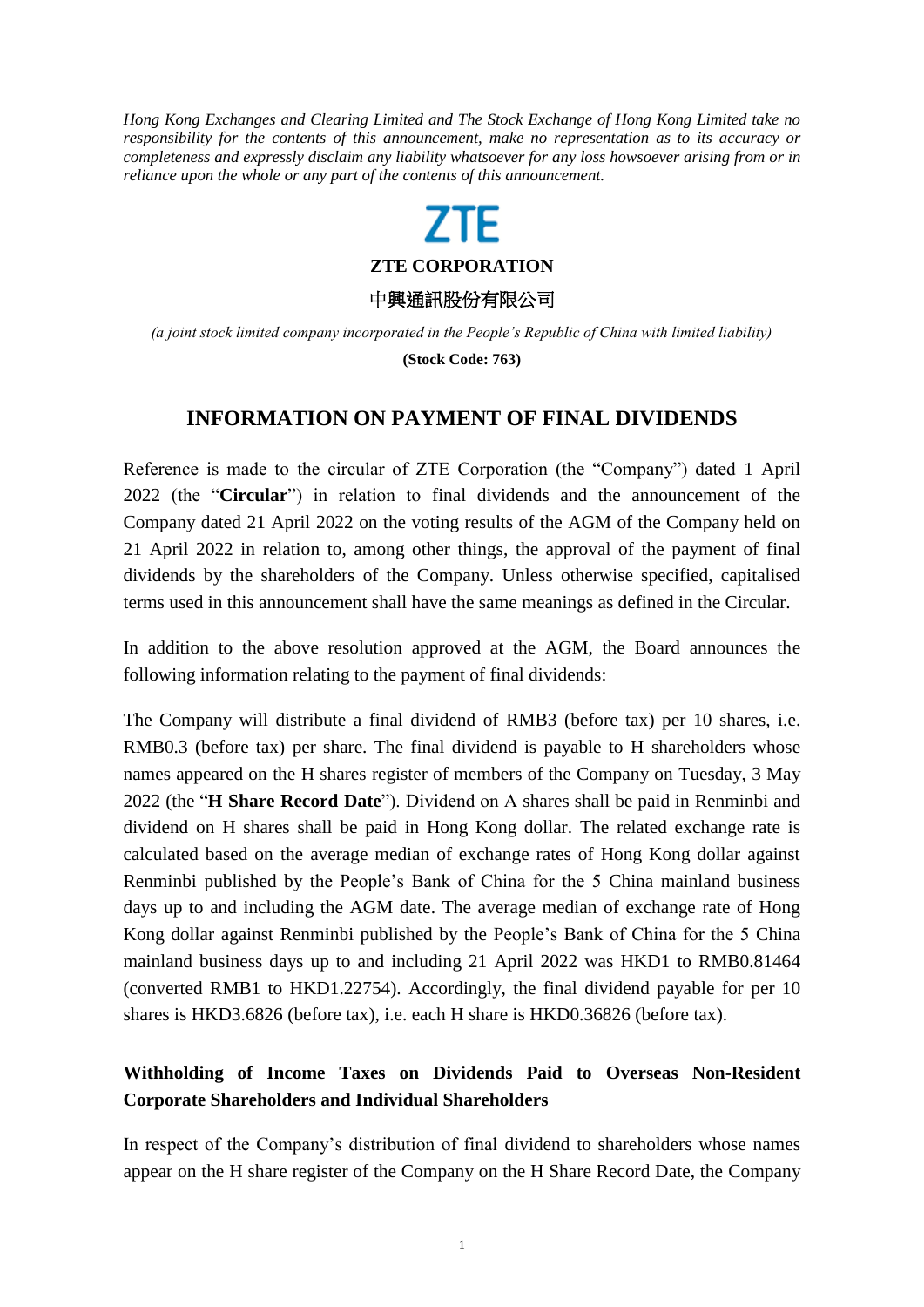will process income tax payable on dividends and profit distributions in accordance with relevant taxation laws and regulations of China. The details are as follow:

1.In connection with overseas non-resident corporate H shareholders, a 10% enterprise income tax to be withheld and paid on behalf of such shareholders by the Company shall apply in accordance with relevant provisions of the "Notice of the State Administration of Taxation on issues concerning the withholding and payment of enterprise income tax on dividends paid by Chinese resident enterprises to overseas non-resident corporate H shareholders" (Guo Shui Han[2008] No. 897) (《關於中國居民企業向境外H股非居民 企業股東派發股息代扣代繳企業所得稅有關問題的通知》(國稅函[2008]897號)). Upon receipt of the dividend, overseas non-resident corporate H shareholders may apply, either directly or through the Company, for entitlements to preferential treatments under relevant agreements by furnishing evidence of their status as beneficial owners in compliance with provisions under relevant taxation agreements (arrangements).

2.In connection with overseas non-resident individual H shareholders, in accordance with pertinent provisions of the "Notice on the collection and administration of personal income tax after the repeal of Document Guo Shui Fa[1993] No. 045" (Guo Shui Han [2011] No. 348) (《關於國稅發[1993]045號文件廢止後有關個人所得稅徵管問題的通 知》(國稅函[2011]348號)), (1) non-resident individual H shareholders being residents of Hong Kong or Macau, or residents for tax purposes of other countries which have entered into taxation agreements with China with a dividend tax rate lower than or equivalent to 10% shall be subject to a 10% personal income tax to be withheld and paid on behalf of such shareholders by the Company, provided that if the dividend tax rate stipulated under the relevant taxation agreement is below 10%, the Company may apply on behalf of the shareholder for entitlements to preferential treatments under such agreement in accordance with the "Announcement of the State Administration of Taxation on the promulgation of the 'Administrative Measures on Non-resident Taxpayers' Entitlements to Treatments Under Taxation Agreements" (SAT Announcement 2019 No. 35) (《國家稅務總局關於發佈〈非居民納稅人享受稅收協定待遇管理辦法〉的公 告》(國家稅務總局公告2019年第35號)); (2) if the dividend tax rate stipulated under the taxation agreement is higher than 10% but lower than 20%, personal income tax shall be withheld and paid on behalf of the shareholders by the Company at the effective tax rate; (3) in the absence of any applicable taxation agreements and otherwise, personal income tax shall be withheld and paid on behalf of the shareholders by the Company at a 20% tax rate.

The Company has appointed Bank of China (Hong Kong) Trustees Limited as the receiving agent (the "**Receiving Agent**") in Hong Kong which will receive the declared final dividends from the Company on behalf of H shareholders. The final dividends will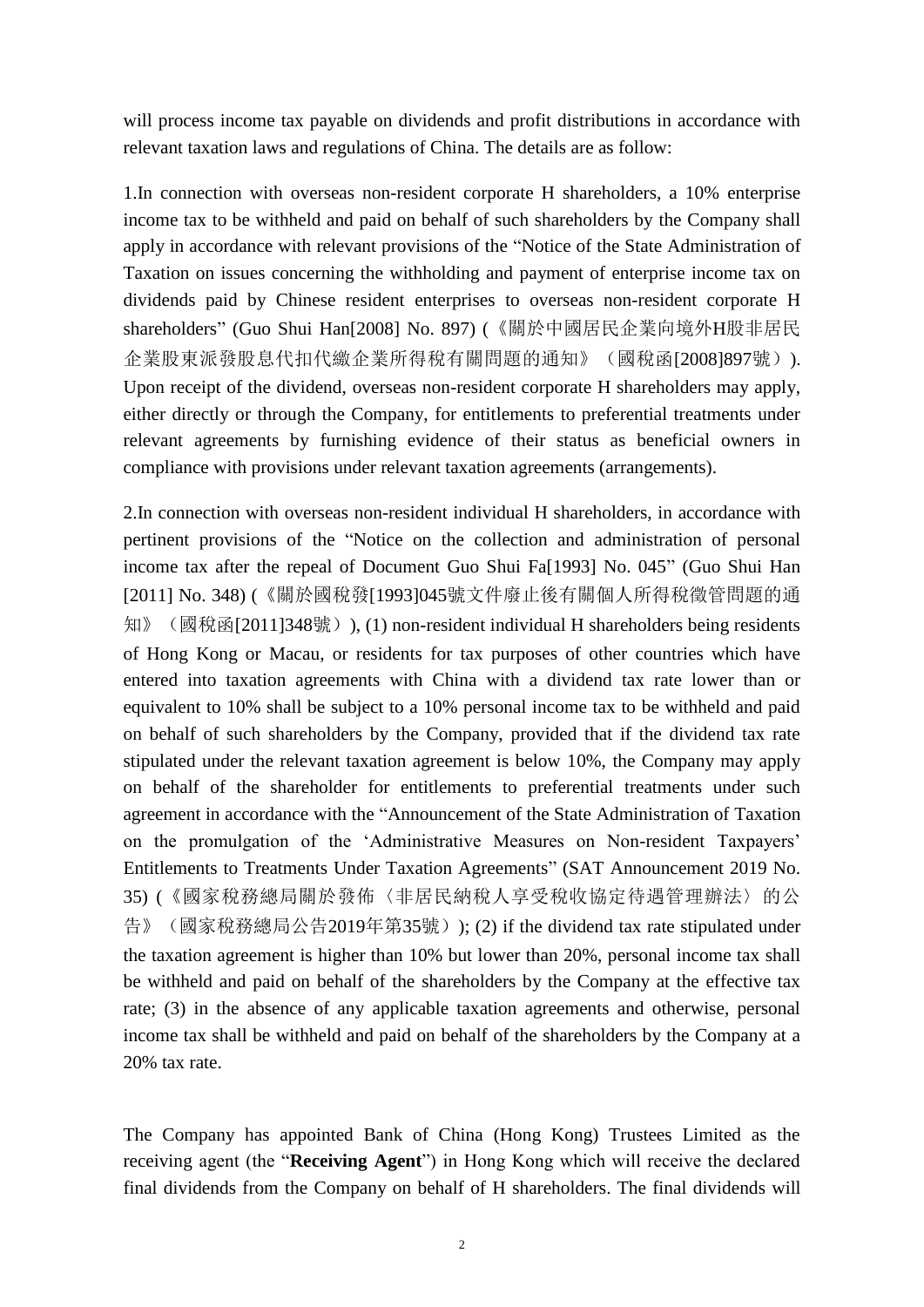be paid by the Receiving Agent and the cheques for the Dividends will be dispatched by Computershare Hong Kong Investor Services Limited, the H share registrar of the Company, via ordinary post on Friday, 20 May 2022 to the H shareholders at their own risk.

## **Final dividend distribution for H shares investors of Southbound Trading**

For mainland investors who have invested in the H shares of the Company listed in the Hong Kong Stock Exchange via the Shenzhen Stock Exchange and Shanghai Stock Exchange ("**Southbound Trading**"), China Securities Depository and Clearing Corporation as the nominee of the shareholders of the H shares of the Company of Southbound Trading, will receive the cash dividend distributed by the Company to investors of Southbound Trading and distribute such cash dividends to the relevant investors of the H shares of the Company of Southbound Trading through its depositary and clearing system. The cash dividends for the investors of the H shares of the Company of Southbound Trading will be paid in Renminbi. The Company shall withhold a personal income tax at a rate of 20% in respect of dividend receivable by individual mainland investors and mainland securities investment funds as a result of investment in the H shares of the Company through Southbound Trading in accordance with pertinent provisions under the "Notice on the Tax Policies Related to the Pilot Program of the Shenzhen-Hong Kong Stock Connect (Cai Shui [2016] No. 127) "(《關於深港股票市場 交易互聯互通機制試點有關稅收政策的通知》(財稅〔2016〕127號)) and "Notice on the Tax Policies Related to the Pilot Program of the Shanghai-Hong Kong Stock Connect (Cai Shui [2014] No. 81) "(《關於沪港股票市場交易互聯互通機制試點有關 稅收政策的通知》(財稅〔2014〕81號)). For dividend receivable by mainland corporate investors as a result of investment in the H shares of the Company through Southbound Trading, the Company shall not withhold any enterprise income tax, and the tax amount payable shall be declared and payable by such mainland corporate investors on their own.

Shareholders of the Company should read this announcement carefully. The Company is neither obligated nor responsible for ascertaining the identity of shareholders and will strictly comply with the relevant laws on withholding and paying income taxes in accordance with the records of the H shares register of members as at the H Share Record Date.

This announcement is not applicable to distribution of the 2021 final dividend to the A shareholders of the Company. For the relevant information in respect of 2021 final